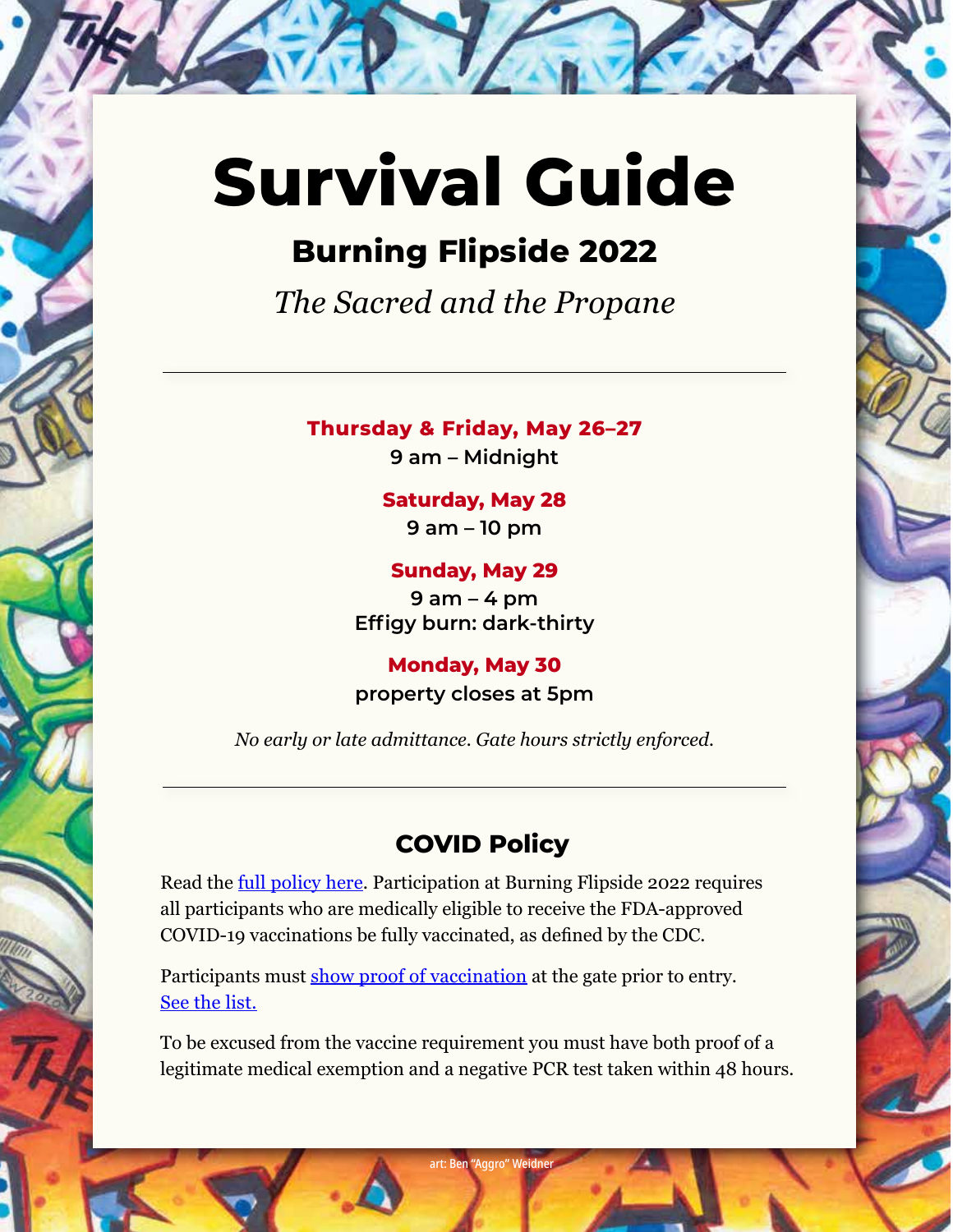#### IF YOU ONLY READ ONE MORE PAGE, THIS IS THE ONE

- **You voluntarily assume any risk of serious injury or death by attending.**
- You agree to abide by the contents in this Survival Guide. There will be a test. Seriously. For more info visit [burningflipside.com](https://burningflipside.com).
- You must bring enough food, water, shelter, and first aid to survive a long summer weekend in rural Texas.
- You may encounter venomous snakes and insects, wild animals, thorns, and poison ivy.
- Proper footwear and personal lighting are essential.
- Extreme heat is to be expected and flash flood conditions are possible.
- Leave nothing behind when you leave the site. Leave no trace.
- Firearms, fireworks, rockets, and all other explosives are prohibited.
- Commercial use of photo/video/ audio and other media depictions taken at Burning Flipside is prohibited without prior written consent of Austin Artistic Reconstruction, LLC.
- No vending. This is not a consumer event.
- No pets. No spectators. No joke.
- Consent is required for all personal interactions including photos. Ask, never assume.
- Austin Artistic Reconstruction, LLC, reserves the right to deny or revoke event access at any time for any reason.
- Tickets are non-refundable.



Annie Lewis



Anonymous

# RELEVANT DATES

#### **Flipside**

May 21: Load-In May 26: Gate opens May 30: Closing day, 5 pm June 4: Load-out of infrastructure and post-event cleanup

**Pre-Flipside work weekends**  March 18–20

April 15–17 May 13–15

See [burningflipside.com/calendar](https://www.burningflipside.com/24-7-360) For church night, Combustion Chamber meetings, Art Night at Lloyd, and more.



| <b>What is Burning Flipside?3</b> |
|-----------------------------------|
| A Leave-No-Trace event 5          |
| Before You Go 5                   |
| <b>What to Bring 8</b>            |
| Map, Gate, Greeters, Parking 9    |
| City Map, Services, Policies11    |
| Look Out! 14                      |
| <b>Safety Services  15</b>        |
|                                   |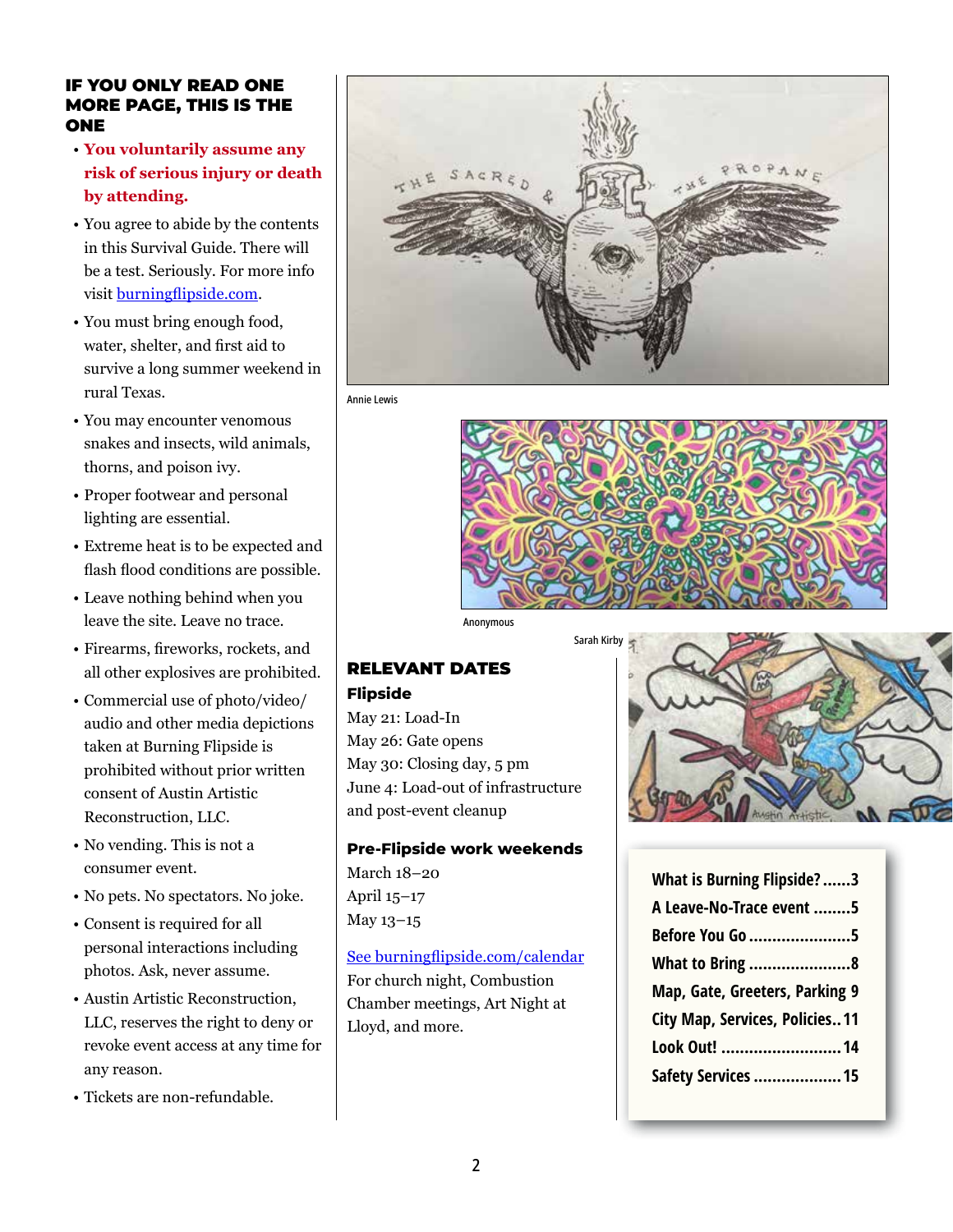# WHAT IS BURNING FLIPSIDE?

*The Philosophical and the Practical*

<span id="page-2-0"></span>Burning Flipside is an annual celebration wherein we, bound by a spirit of participation, mutual respect, and radical self-expression, build the temporary community of Pyropolis. Inspired by the Burning Man event, it is a place of acceptance and inclusivity.

Everything you see inside Flipside is created by you and your fellow participants through personal contributions of art, entertainment, hospitality, and volunteerism. There is no paid staff or paid entertainment. This is not a festival. There are no concession stands, vendors, or cash transactions (except ice sales). This is a sincere experiment in creating a gift economy.

There is no "them" only "us."

# BURNING FLIPSIDE PRINCIPLES

While default reality surrounds us with rules that assume the worst of us, at Burning Flipside we live by three principles meant to draw out the best in us.

#### **Self-Expression**

We foster an environment of creative self-expression, where participants feel supported to honestly express their inner selves, through artistic creation, performance, and in their social interactions.

# **Accountability**

We foster an environment of personal accountability, where we hold ourselves responsible for our own actions, and take personal responsibility for meeting our own



needs, for the event itself, and for the event's impact on the world at large.

#### **Cooperation**

We foster an environment of cooperation, where participants work together to resolve potential conflicts respectfully, help mediate conflicts between others, and create art, performance, and social space on a larger scale than one person could alone.

Additionally, participants keep Burning Flipside sustainable by volunteering, cleaning up after themselves, and assuming responsibility for conducting themselves in accordance with local, state, and federal laws.

# WHAT TO EXPECT

With about 100 acres, there's room for parties, performance art, group events, art cars, guerrilla theater, music, and art installations large and small. The event is what you bring to it and make of it.

#### **Theme Camps**

Before Flipside, many people join or organize a theme camp around common interests, art events, and opportunities to give to the community. Theme Camps are a great way to meet people, share resources, and engage with the Flipside experience. If you aren't part of a theme camp, open camping zones are available for everyone.

#### **Music. Dance parties. Megaphones.**

There's always something going on and it usually makes noise. Flipside is roughly organized into areas by sound - Loud, Really Loud, and Slightly Less Loud. There is no quiet zone. Plan ahead with earplugs and other sleep aids. You can always ask nicely for someone to turn it down.

#### **Effigy Burn**

The effigy is conceived of and built by the volunteers of DaFT (Design and Fabrication Team) in the months before Flipside—and on Sunday night we burn it down! We reserve the right to burn the effigy at any time or not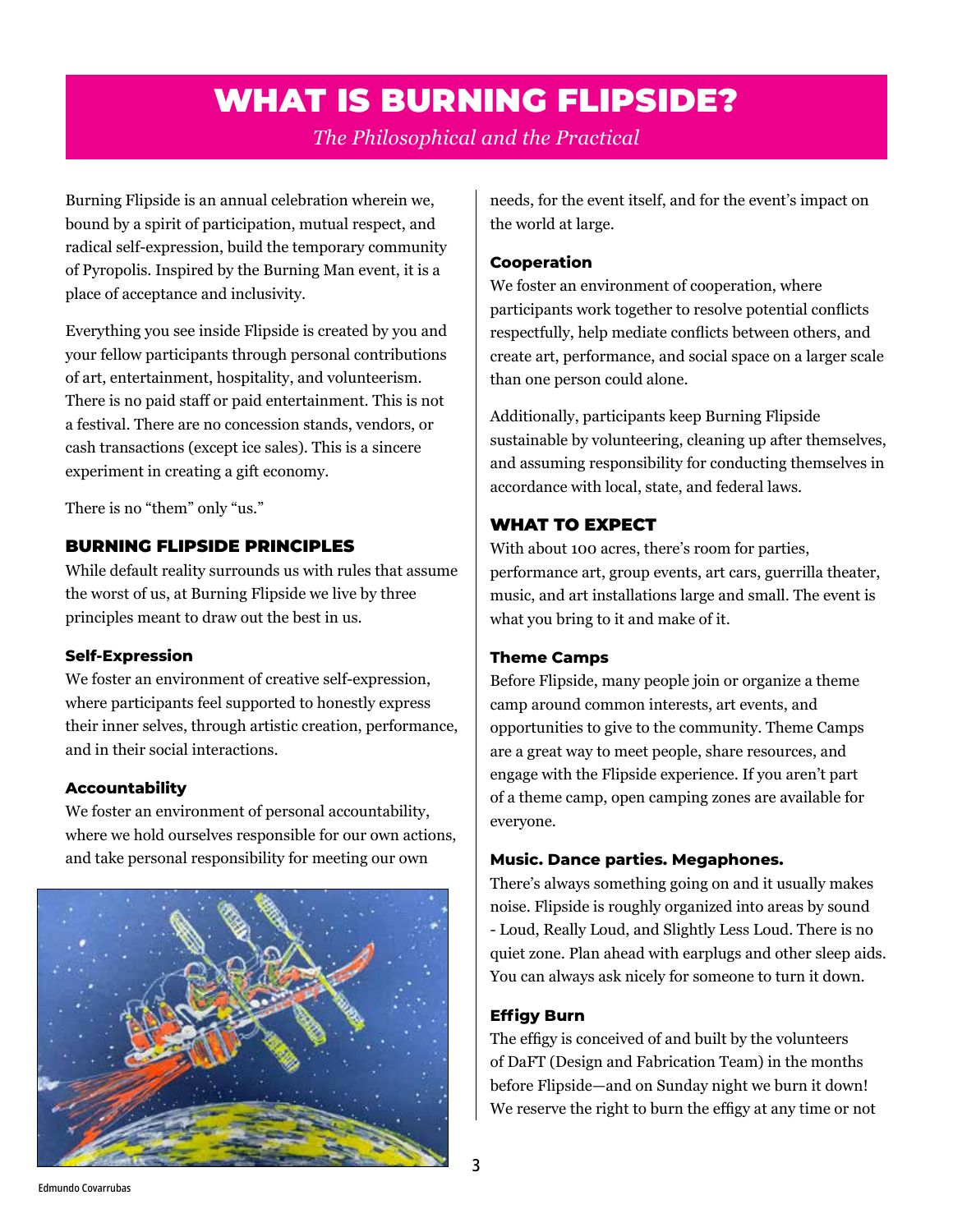at all depending on weather conditions and other safety concerns. In the rare case the effigy is to burn early, we will do everything we can to let the community know.

#### **Volunteering**

There are no spectators at Flipside, only participants. So participate! One of the, easiest, most direct, and arguably most fun ways to do so is to volunteer. Many people consider volunteering their art form, whether it is the emotional assistance of Sanctuary or the manual labor of Shaven Apes, every department at Flipside makes our event go. What does that mean? In a nutshell, when you look around, everyone you see is contributing through the gift of their time and expertise.

You can get involved by browsing and signing up for volunteer positions at [secure.burningflipside.com/fvs](http://secure.burningflipside.com/fvs). Some positions require special training and there are leadership roles in the organization to suit different abilities and personalities. So if you have questions just contact [volunteerinfo@burningflipside.com](mailto:volunteerinfo%40burningflipside.com?subject=I%20want%20to%20volunteer%21)—we'll work with you to find a place where your talents can be utilized. We love to create leaders just like we love to create art!

#### **Can't wait for Flipside?**

Then don't wait. Make stuff happen every Wednesday night at Church Night! Church Night is community building, literally. Wanna meet people? Have a project idea and want to find help or get feedback? Projects come in all sizes. Paint signs or cigarette-butt tins, or help build the effigy. Church night is every Wednesday around 7 pm at the AAR Warehouse—3106 Industrial Terrace, Austin.

# Sara Barr



# **AAR, LLC**

A GUIDE TO TERMS

*Austin Artistic Reconstruction, LLC* (limited liability company) are volunteers who organize and host the event. Also, real nice people.

#### **AFs**

*Area facilitators* are volunteers who manage teams of leads and are responsible for broad areas of the event. Proven level of awesome.

#### **CC**

The *Combustion Chamber* are volunteers serving as advocates for the community and advise AAR, LLC. Could be you.

#### **DaFT**

*Design and Fabrication Team*. These people turn a big bonfire into epic beauty.

#### **Leads**

Volunteers who manage specific functions for the event. Many leads also manage teams of other volunteers.

#### **MOOP**

*Matter Out Of Place*. This is the common term for crap on the ground that doesn't belong there. We don't have garbage cans or maids. Pick it up!

#### **Mutant Vehicles**

Commonly known as "art cars." The DMV (Department of Mutant Vehicles) handles registration of mutant vehicles for the event.

#### **PETs**

*Pyropolis Emergency Team*. This is the on-site medical emergency team, which is awesome to have handy when needed.

#### **Pyropolis**

What we call our city.

#### **Rangers**

Khaki-clad volunteer conflict mediators and mobile info booths! Always ready to help.

#### **Sanctuary**

A place as well as an idea—if you're having a hard time coping with something, these people can lend an ear. For information, ask a Ranger.



4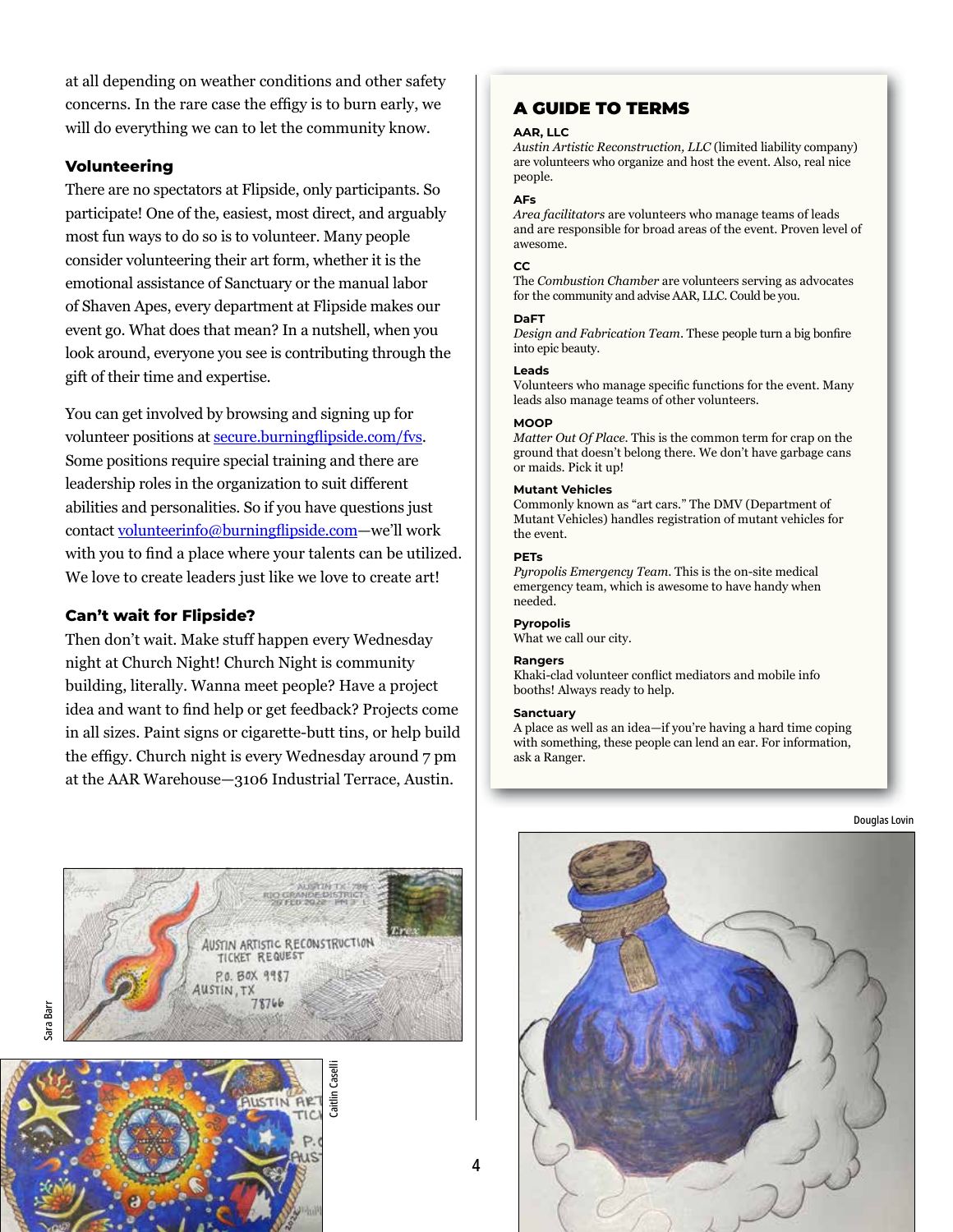# A LEAVE-NO-TRACE EVENT

*Bring the Kitchen Sink, and Then Take It Home*

- <span id="page-4-0"></span>• You must haul out your own trash. If you bring it in, **you are responsible for taking it out**.
- **There is no recycling**, but you can still do your part by separating, bagging and take yours home.
- Plan ahead for how to deal with both wet and dry trash.
- **Start with less trash:** buy in bulk and remove excess packaging before you go.
- If you are in a theme camp, get together with the others in your camp and make a camp-wide plan for cleaning up.
- For your personal camp area, make sure you **take time to pick up MOOP** (**matter out of place—see glossary**).
- Bring at least two extra trash bags more than you will need for your camp's trash and recycling.
- Never let it hit the ground. Be an Earth Guardian for your camp and make sure things are kept tidy.
- Prevent the release of excessive gray water, chemicals, gasoline, detergents or any other non-native items.
- Do not disturb the wildlife. They were there first.
- Organic items such as banana peels, eggs shells, etc. are also considered MOOP and must be removed.
- Plan to spend **two hours** cleaning **communal areas of litter:** the effigy field, roads, river banks, trails and commons. It's not just about your camp, but all about all the spaces you enjoyed. We leave the entire event site as if we were never there.

# BEFORE YOU GO

*Pre-Flipside Registrations and Logistics*

#### ART

What are you bringing? Where do you want to put it? What do you need to make it go? Register your installation or piece so we can point folks your way and help get you the resources you need! Details at [burningflipside.com/art](https://burningflipside.com/art). Art registration closes April 18.

#### BROADCASTING



If you want to run a low-power FM station at Flipside, you must contact the event organizers prior to the event for approval. Email [llc@burningflipside.com](mailto:llc%40burningflipside.com?subject=)

#### BURNABLE ART

Burning art is part of our culture at Flipside. It is a symbolic celebration of the cycle of life and death—we don't dwell on what we've done so much as we celebrate what we can do.

- **If you plan on bringing art to burn** contact Art Logistics at artlogistics@burningflipside.com in advance for approval and coordination. You must also register your art piece for placement. This refers to art that is consumed by fire.
- There are steps you must take before your piece will be approved to burn, including a **quiz on site**.
- There is **no guarantee that your art will burn**. Please plan other creative ways to destroy or transport

5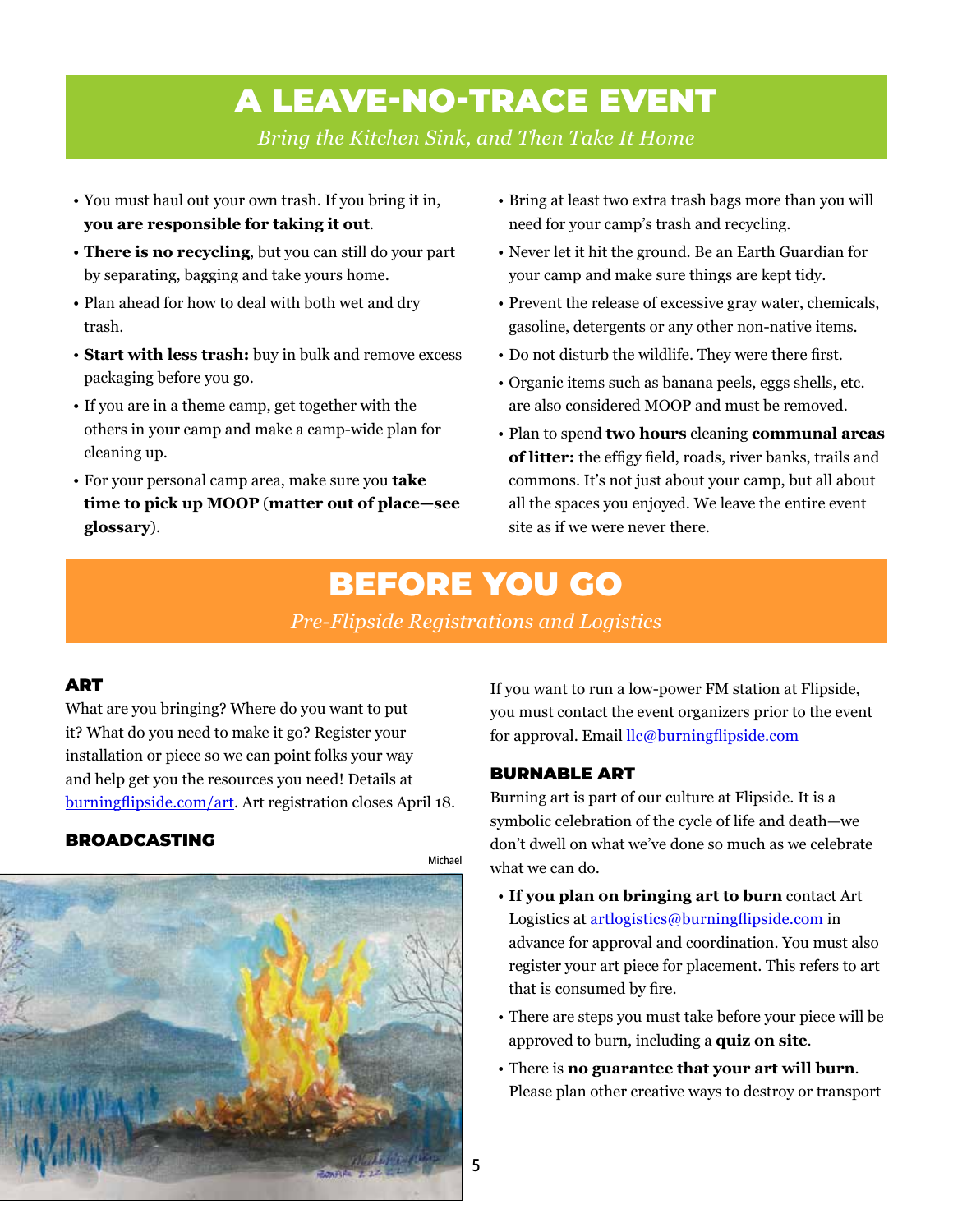out your art in the event of a burn ban. You may not leave it behind.

- If you plan on bringing **flame-effect art**, such as propane-fired devices, you need to register your art piece by April 18 for placement purposes. Questions? Contact Art Logistics.
- Don't throw toxic or dangerous things into any fire!



#### CHILDREN

For the protection of minor children and in accordance with Texas law, any minor child attending this event must be accompanied at all times by someone with legal authority to make decisions for the child.

- A minor is anyone under the age of 18.
- Bring proper documentation to demonstrate your authority to make decisions for the child. **For the child**: Print and fill out the Minor Affidavit at [burningflipside.com/minoraffidavit](https://burningflipside.com/minoraffidavit), and have it notarized. Alternatively, you can bring originals of official documents identifying the child, such as a birth certificate or passport. An electronic copy of your documentation will be stored along with the signed event waiver. **For the parent**: photo ID.
- You are **solely responsible** for the care, supervision, and well-being of your child **at all times**. There may be activities not suitable for children or behavior that you may not wish your children to see. Do not expect anyone to censor their behavior because children are present.
- You must sign an event waiver of liability for each minor child, including a statement that you have authority to act on behalf of the child.
- Bring everything your children will need to have a safe and enjoyable event.
- Inability to take care of the minors you bring to the event can result in **ejection of you and the minors in question**.
- Ouestions? Email llc@burningflipside.com.

# DRONES

FAA rules require drone operators to register with airports within 5 miles. If you plan on using a drone at Flipside or have other questions, please contact media@burningflipside.com so we can provide a list of drone operators to the airport.

- Follow the photo and social media policies with any recorded media captured by drones.
- Operate with direct line of sight to drone at all times.

# FIRES AND FIRE PERFORMERS

If you are planning fire activities, contact the Safety Area Facilitator at safety@burningflipside.com. **If there is a burn ban no fires will be allowed at all**, not even those in burn pits, and all fire performances will be limited to designated areas.

### **GENERATORS**

We are all big fans of lighting up the night, having AC, making music…and this means you'll probably bring a generator.

- Bring a quiet generator and a baffle. It's a first step to making friends with your new neighbors. If you can, spring for a quiet one. Place your baffle so that those who get the benefit of having the generator are dealing with the repercussions.
- Do not set it on, next to, or over the boundary of your neighbor's camp. Even you don't want to hear it or smell it—and it's yours. Your neighbors don't either.

# MEDIA DEPICTIONS

Burning Flipside is a private event. For the protection of all artists and participants at Burning Flipside events, Austin Artistic Reconstruction, LLC retains **full and exclusive ownership and control** of any and all filming and recording of any other pictures, descriptions, audio or accounts (hereinafter "Media Depictions") of any and all Burning Flipside events. AAR, LLC will not sell or use your work without your permission. Commercial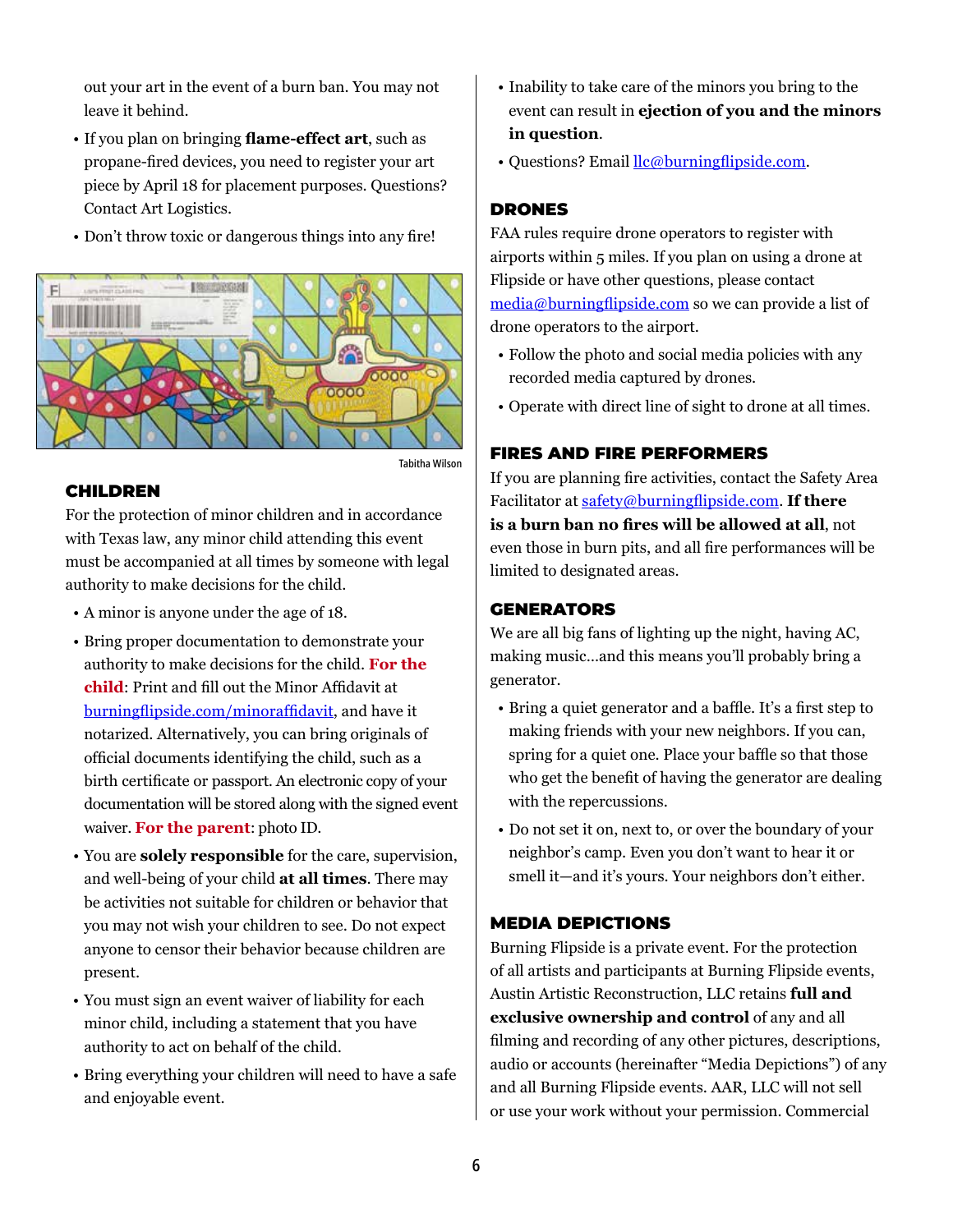use of all Media Depictions is prohibited without prior written permission of AAR, LLC.

Approved, professional media will receive a camera tag indicating their approval, and have been informed of our community expectations for the media. Anyone encountering a problem with a photo/videographer should discuss it with a Ranger. Information about the media policy and permissions may be obtained at [burningflipside.com/media](https://burningflipside.com/media). (Note: there are no comp tickets available for members of the media. You must provide supplies and shelter for your entire crew.)

# RECREATIONAL VEHICLES & TRAILERS

- No hookups or pumping available.
- If your trailer or RV is not included in your registration, you may not be able to park in your camp. You may have to relocate your beast if it is deemed an obstacle by the event organizers.
- If your trailer or RV is coming as part of a theme camp, please include this information in your theme camp registration. If registration has closed, contact the City Planning team directly.
- There are restrictions on where RVs can be parked. If you use a generator, please review the generator etiquette guidelines.
- No in/outs, RVs must be parked and left stationary.

# SERVICE ANIMALS

Service animals are allowed on a case-by-case basis. No emotional support animals. If you require a service animal, email  $\frac{\text{llc}\omega$  burningflipside.com by May 19, 2022.

# SOUND SYSTEMS

#### **Must be pre-registered by April 18.**

 If you are creating or using anything with lots of sound, you must be familiar with and abide by the sound policy found at [burningflipside.com/soundpolicy](https://burningflipside.com/soundpolicy). You will be asked to sign a Sound Policy Agreement upon entering the event. Questions? Contact the Sound Lead at [sound@burningflipside.com](mailto:sound%40burningflipside.com?subject=).

- Art pieces involving loud sound must be indicated in your art registration.
- Campers with sound systems must register as a theme camp.

# MUTANT VEHICLES AND ART CARS **Pre-register by May 19.**

If you want to cruise the grassy playa in any motorized vehicle, you must register with the Department of Mutant Vehicles and have DMV tags. All other motorized vehicles must go to parking once unloaded in the timeline specified by Greeters or be artfully disguised and stationary in your camp.

An art car is not just meant to transport you around the event, it's also supposed to be art and provide a service to the community, including providing rides to fellow participants. Remember an art car or mutant vehicle is a form of self expression and is a gift. Pre-register at [secure.burningflipside.com/register](https://secure.burningflipside.com/register).

- No mutated buses or vehicles in excess of 35' long or 8'6" wide.
- No protruding bits that are wider than the track of the vehicle unless properly marked and a spotter is used for movement around event. See [burningflipside.com/art/mutant-vehicles](https://burningflipside.com/art/mutant-vehicles) for a full list of guidelines.
- Have gelled headlights for night driving.
- Theme camps with amplified music or loud sound must indicate that in the theme camp registration.
- **Mutant vehicles** must also abide by the Sound Policy and register with the DMV.

# THEME CAMPS

# **Also must be pre-registered by April 18.**

Theme camps are a central part of the Flipside experience. Register your theme camp by April 18 at [burningflipside.com/themecamps](http://burningflipside.com/themecamps). Fill out your form with accurate information so City Planning volunteers can place everyone.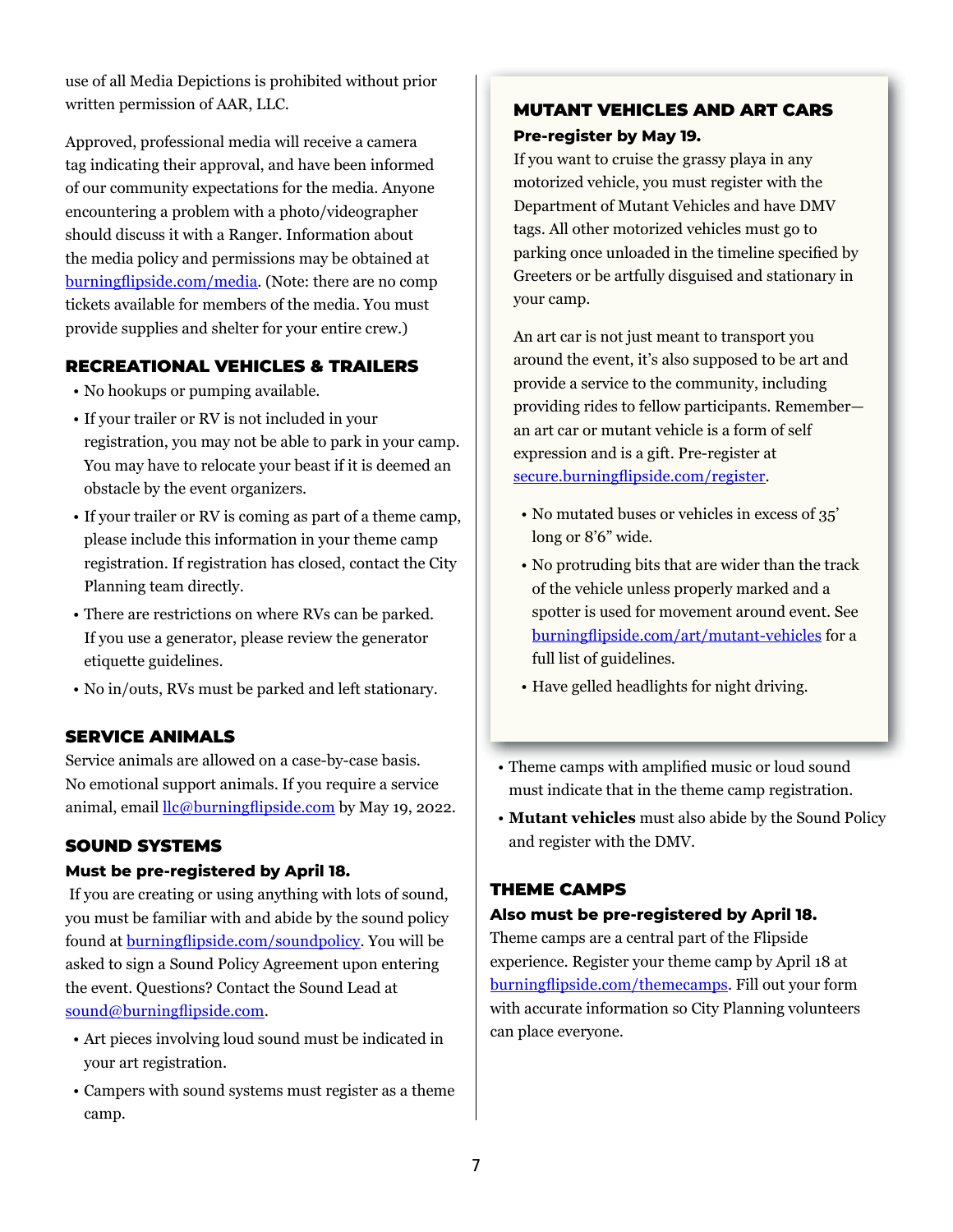# WHAT TO BRING

*Glitter Stays Home, Leaving More Room For Water and Bacon*

### <span id="page-7-0"></span>BRING IT

Burning Flipside is an exercise in radical self-reliance. You must bring enough food, water and shelter to survive, and hopefully enjoy, your time at the event. Gifts are a wonderful expression of community, but you must take responsibility for your own survival and well-being. Do not show up expecting the community to take care of you. Participants arriving with inadequate supplies will not be allowed to enter the event.

#### **Necessities**

- **Three gallons of water per person per day** (for drinking, dish and body washing, food preparation, etc.). Keep a bottle of water with you at all times.
- Enough food and beverages for your entire party.
- **First aid kit**. See [burningflipside.com/firstaidkit](https://burningflipside.com/firstaidkit) for a comprehensive list. Don't expect PETS to fix your little booboos or banish your headache. Bring all prescriptions, contact lens supplies, toiletries, etc.
- Bedding and shelter of some type (a good camp tent is recommended along w/sleeping bags).
- Single-ply toilet paper—the port-a-potties can run out.
- Garbage bags (more than enough for all of your garbage—plus extra for MOOP that accumulates during the event).
- **Portable ashtrays** if you smoke (mint tins work well)
- Flashlights—**headlamps are very useful**.
- Extra batteries for everything.
- Sunscreen and sunglasses.
- Sturdy closed-toe footwear.
- **A cup for beverages** (some camps may have drinks to share, but you are expected to supply the container).
- Ice chest, ice for the duration of your stay, or cash for ice sales.
- Common sense, an open mind, and a positive attitude.

#### **Recommended**

- **Shade** structures, umbrellas, parasols, sheets; things to break the cruel midday sun.
- A cooking stove.
- Portable showers (there are no showers!).
- **Earplugs** (not everyone will sleep when you do).
- Insect bite treatment/medication.
- Watertight protective bags (e.g. heavy Ziplocs) for cameras, electronic gear, etc.
- FM Radio—some participants set up micro-power stations for your entertainment.
- Blinky lights, toys, **magical fabulousness** and swell stuff to share; anything you think would make things more fun.
- Handi-wipes.
- Spray bottle (for misting).
- Rope, string, duct tape, zip ties.
- Fuel for stoves, generators, mutant vehicles, etc.
- Abundant amounts of whatever makes your life better: **beer, bacon, chocolate, coffee, powdered donuts**.
- A MURS walkie-talkie (**See Emergency Call Boxes, p12**).
- Clothing for a range of weather conditions. And costumes.



Bethany Neisebauer



8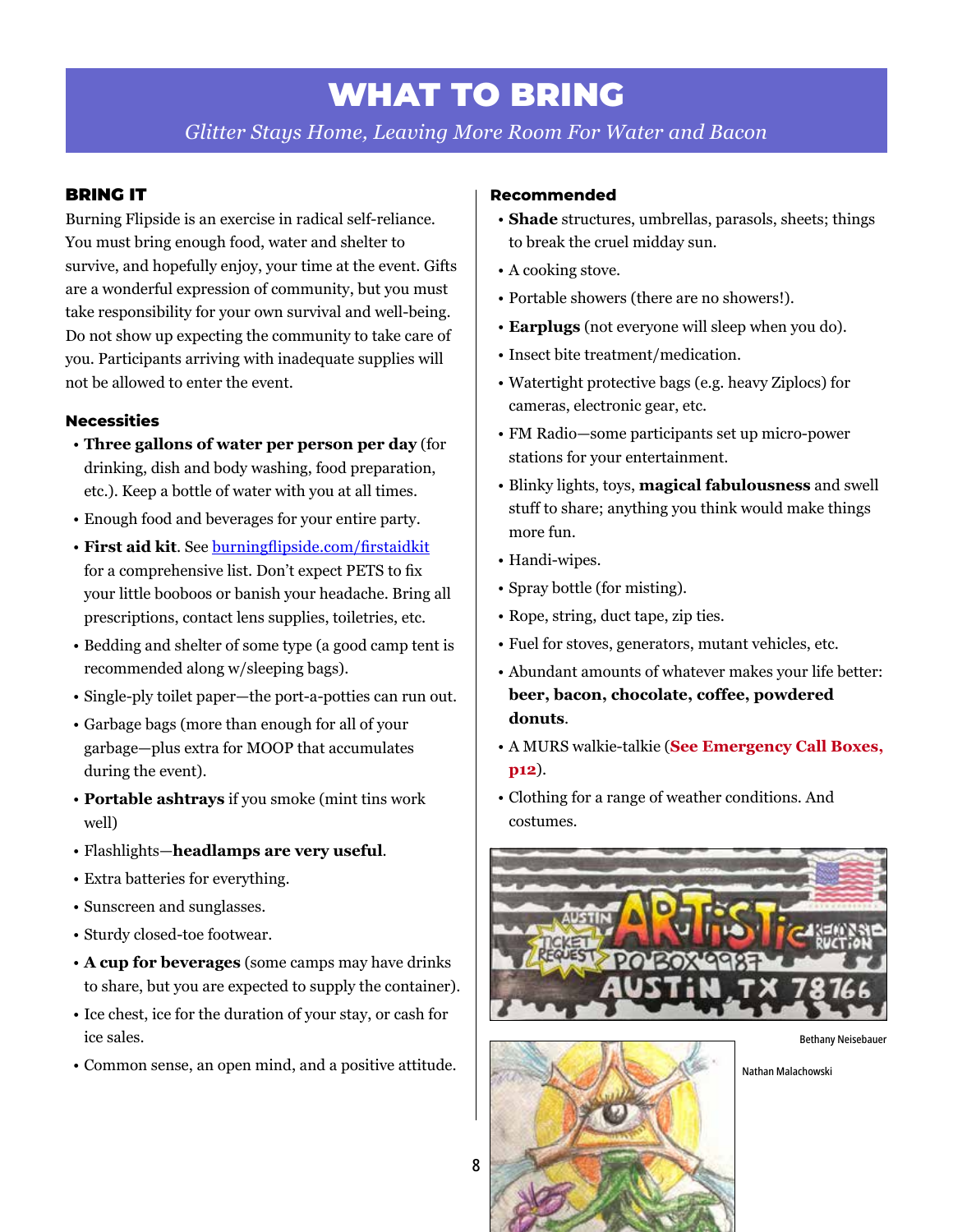# <span id="page-8-0"></span>WHAT TO LEAVE AT HOME

Bring the kitchen sink, your costume closet, and the art project you've been working on all year. But these things…

# **Prohibited**

- Animals (except service animals by prior arrangement).
- Firearms.
- Fireworks and other explosives.

# **Think Twice or Thrice**

- Excessive packaging (buy in bulk, reusable containers, or consolidate before you arrive).
- Feathers (MOOPy).
- Glitter (seriously, how are you going to clean that up?)
- Lasers (**See Lasers, p12**).

# MAP, GATE, GREETERS, PARKING *Google Maps Will Steer You Wrong*



# **GATE**

The first folks you'll encounter are the Gate staff! The **gate is staffed by a private company** working with AAR, LLC to provide impartial services for the thousands creating Pyropolis.

- Gate is not Greeters. They aren't there to make sure you feel the Flipside Superlove. They **process your ticket** and make sure you're adequately prepared and not sneaking someone in. Please wait until you arrive at Greeters to begin your Flipside experience.
- Follow all requests from Gate staff. **Giving them attitude will not get you in any faster**.
- You'll have to sign some waivers. Where appropriate please legibly print your real name, not your burner name.
- Gate staff will apply your wristband, which helps us and Milam Country Sheriff's Department to identify and deal with trespassers.
- Please **keep all ticket information updated**. If you're transferring a ticket to someone else, do it at [secure.burningflipside.com](https://secure.burningflipside.com). It makes things faster.
- Be nice to Gate. They're super-awesome folks who do a non-glamorous yet essential job for our community.

# DIRECTIONS, USE THESE!

- Drive to Thorndale, TX, from wherever you're coming.
- Take FM 486 north to San Gabriel.
- Make a hard right in San Gabriel (the road is still FM 486).
- Travel 3.1 miles to the intersection of FM 486 and County Road 428 (a dirt road).
- Bear right on Country Road 428 and travel 1.3 miles to the Flipside entrance.
- Drive through the property gate and **present your will-call receipt and ID** to the gate crew.
- For more specific directions, see [burningflipside.com/](https://burningflipside.com/directions) [directions](https://burningflipside.com/directions).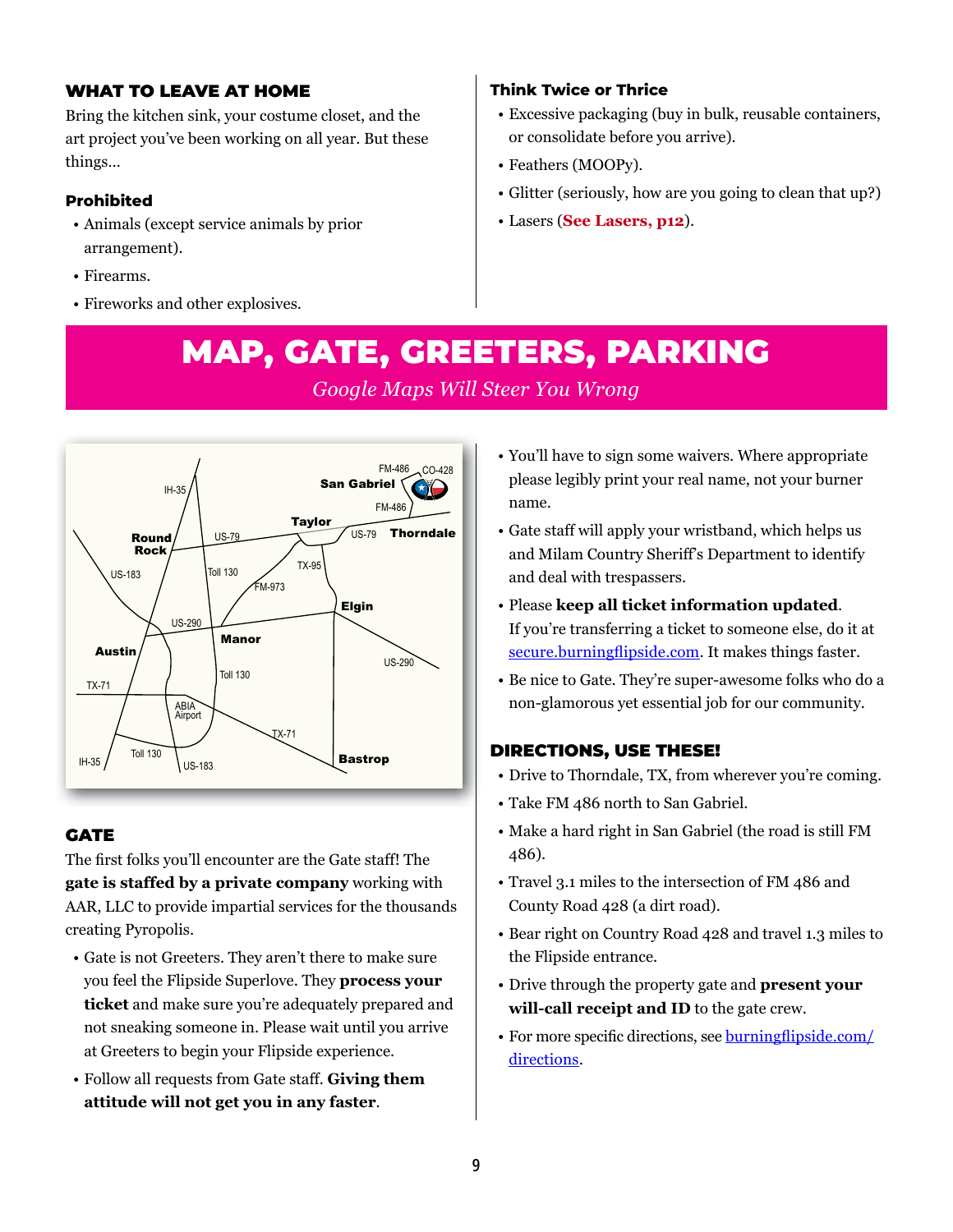### GREETERS

The Greeter Station is where we **step out of default reality and enter the one we create together** as well as a place to ensure all participants are prepared for their time together.

#### **How to be Greeted**

• Arrive at a Greeter station ready for some love! The Greeters will be super excited to see you.

GATE HOURS **Thursday & Friday, May 26–27** 9 am – Midnight

**Saturday, May 28** 9 am – 10 pm

**Sunday, May 29** 9 am – 4 pm

**Monday, May 30** You must leave the property by 5 pm

*No early or late admittance. Gate hours strictly enforced.*

- Greeters will **quiz you on the survival guide**, help you set good expectations for yourself and doublecheck that you have all the necessities. **If you're not fully prepared, you may be turned back** to finish gathering provisions.
- **Your car will be marked with a drop-off deadline for parking.**
- Once you have been properly Greeted, proceed to your identified Pyropolis Zone where you will be met by Zone Greeters. They will direct you to your flagged theme camp spot or Open Camping.

#### **Zone Zero**

If you're bringing a theme camp, major art piece, or sound system, stop by the Zone Zero desk at Greeters to check in.

#### PARKING

- Parking will be limited; carpool if you can.
- You will have a **window of 2 hours to unpack and get your car to parking**. You must park your car in parking—you **will be towed** if you leave it in camp.
- If you are sleeping in your vehicle and it is parked in your theme camp you must disguise, cover or otherwise get rid of its "car-ness." **If a vehicle is not artified you must move it to parking even if you are in open camping**.
- Unloading vehicles must be 5' off of the roads. There must be easy access for emergency vehicles at all times.
- RVs, trailers and other larger vehicles may be directed to reserved areas. (**See RVs, p7**).
- Vehicles parked in unauthorized or unlawful areas will be towed (yes, really towed).
- It's a long walk from parking back to the camping areas; unpack everything you want, and consider wearing those shoes for just a little longer.
- Please **secure your vehicle**, **turn off your engine**, and **put your keys somewhere memorable**!

# LOGISTICS FOR OUT-OF-TOWNERS **Fly In, Rent a Car, Get Here Fast!**

The fastest route from Bergstrom Airport to Flipside uses toll road 130 heading north. At Hwy 79 in Hutto, turn right (east) on 79 and follow the map. **Texas has done away with cash payment in toll booths**. Check with your rental agency to confirm their policy on tolls. For supplies on this route, Stone Hill Town Center in Pflugerville is located at the intersection of toll roads 130 and 45. You'll find Super Target (bacon, groceries and what not), Dicks Sporting Goods (camping equipment), and a Home Depot (duct tape).

#### **GETTING SUPPLIES ALONG THE WAY**

If you would like to maximize Flipside's positive monetary support of Milam County, please consider shopping for goods in Thorndale, Cameron, and Rockdale. (FYI: Round Rock, Hutto, Taylor, and Thrall are not in Milam County.)

HEBs are the local big grocery stores. An HEB is located in Round Rock on 79 and A.W. Grimes.

Grocery stores carry only beer and wine, and do not sell either before 10 a.m. on Sunday. Liquor is sold 10 am–9 pm Monday through Saturday, only at liquor stores.

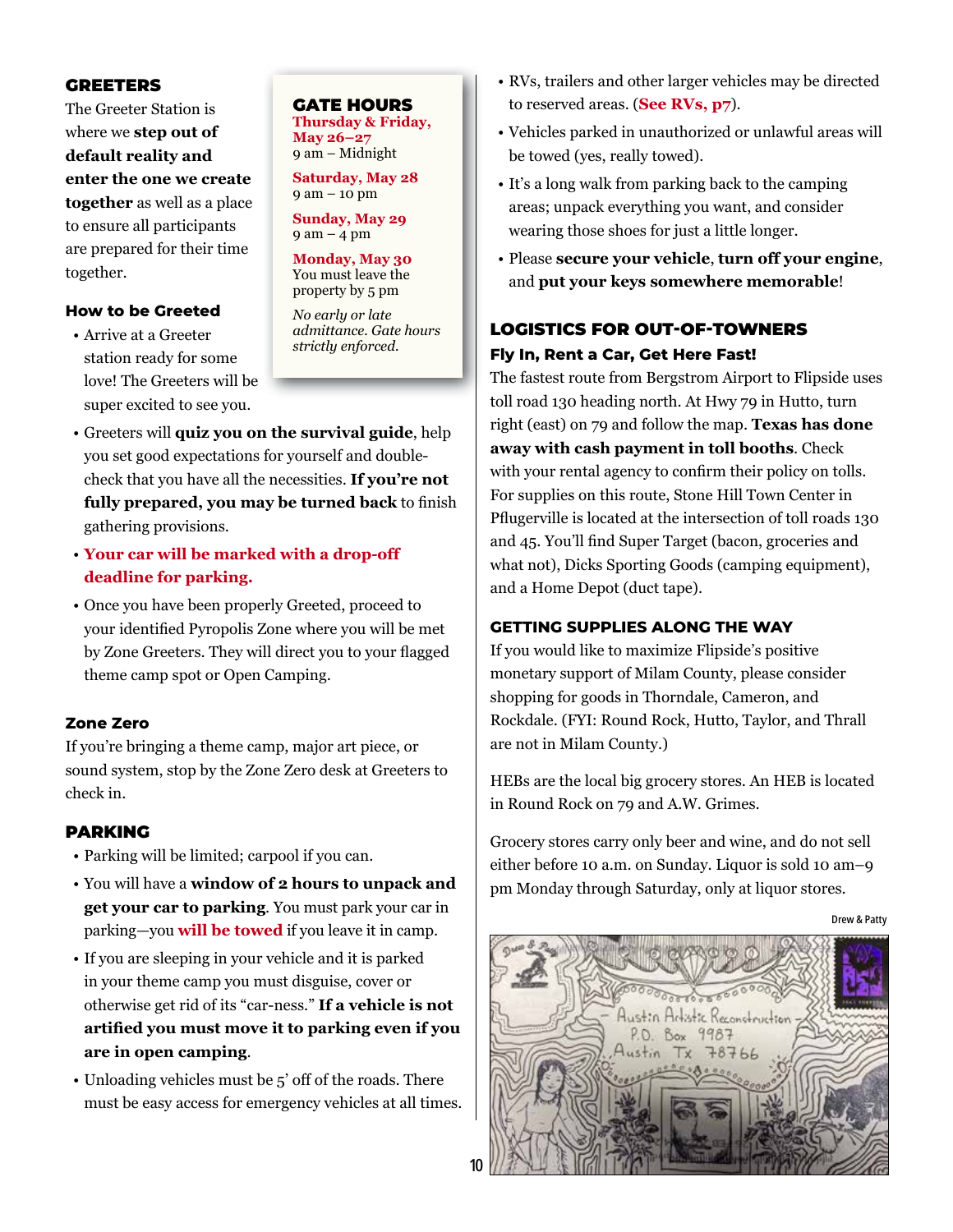# CITY MAP, SERVICES, POLICIES

*A Guide to Being Here Now*

# <span id="page-10-0"></span>ABUSIVE EXPRESSION

AAR will not tolerate expression in any form that serves to demean, intimidate, or ostracize.

# ANIMALS

**No pets allowed**. If you bring an animal, you will not be allowed into the event. Service animals allowed on a case-by-case basis; no emotional support animals. If you require a service animal, email llc@burningflipside.com by May 19, 2022.

# DRIVING

Many volunteer departments use golf carts as official vehicles. You must be authorized to drive an official vehicle. Participant-created art vehicles must be registered with the Department Of Mutant Vehicles. Unauthorized or unsafe use can result in liability for property damage, impounding of the vehicle, ejection from the event, and even criminal charges (**See Mutant Vehicles, p12**.

# EJECTION

Austin Artistic Reconstruction, LLC, reserves the right to deny or revoke event access at any time for any reason.

# ENTRANCE

No one will be allowed into the event without a ticket, signed waiver of liability, and valid ID. If you are bringing minor children, additional documents are necessary. (**See Children, p6**). You cannot gain admittance by volunteering. Tickets are not available for purchase at the gate. Keep your ticket handy.

# EXODUS

Flipside **officially ends on Monday, May 30, 2022**. All Flipizens, their camps, MOOP and trash must **be off the land by 5 pm**, no exceptions. There will be Exodus teams roaming the land to assist you with departure. At any time during the event, unforeseen developments (weather, emergencies) may require an Exodus.

# FIRES & FIRE PERFORMERS

Be respectful of the land when using fire.

- Use burn barrels or pre-made fire pits. Do not damage the land. **Do not leave a fire unattended**. If using **any** fire or flammable materials, bring a fire extinguisher and know how to use it.
- Fire performers must have a "safety" at all times.
- **If there is a burn ban** no fires will be allowed at all, not even those in burn pits, and all fire performances must be in designated areas. **Check with greeters when you arrive**.



# PYROPOLIS BASIC CITY MAP

See the detailed map with theme camps at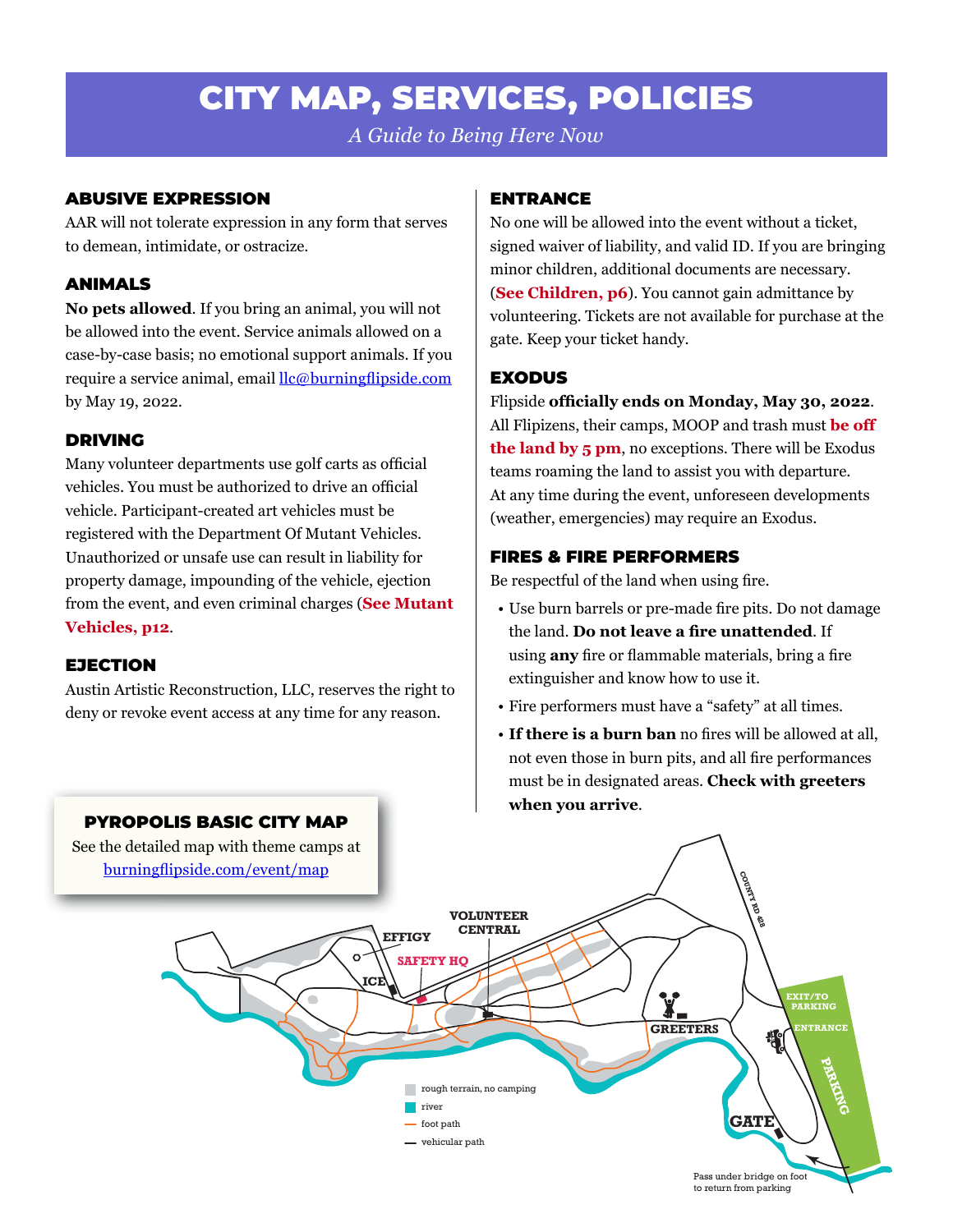# IN & OUT

In and out at the gate are discouraged. Really, why would you want to leave? If you must leave, check in with Gate on your way out. To get back in, you must return only during gate hours (**See Gate hours, p1**) with:

- The re-entry pass issued to you by Gate for \$10 per person.
- Your Flipside ticket.
- Your identification.
- Your wristband.

#### ICE

Ice will be sold at Flipside on the main field near the Effigy area. Hours are subject to change.

Thursday through Sunday: noon to 6 pm Monday: noon to 2 pm

### EMERGENCY CALL BOXES

Call boxes will be placed around the event site with radios that communicate directly with Safety HQ. **Look for a yellow post with a red box containing a radio.** If you have a MURS radio, you can set it up to communicate directly with Safety HQ as well. Configuration: MURS radio to channel 5, code 11 (154.600/CTCSS 97.4). This channel is used by our safety teams, and Burning Man's too. More information at [burningflipside.](https://burningflipside.com/radios) [com/radios](https://burningflipside.com/radios).

#### PORT-A-POTTIES

Port-a-Potties will be located throughout all populated areas at Flipside. Hand sanitizer stations are located at the larger banks of them. **Don't leave your trash or throw trash in the Port-a-Potties**.

#### RECYCLING

No recycling is available at the event. Pack it out.

#### VOLUNTEER CENTRAL

Look for the station at the central crossroads. Sign up for a volunteer shift during the event!

### LASERS

Lasers are cool, but even inexpensive hand-held ones can cause permanent blindness almost instantly if used carelessly. Before using or even packing a laser, think hard about how you will use it responsibly, and whether the fun you'll have with it will outweigh the risk. **Improper use of lasers can result in temporary or permanent blindness**. Seriously. Look it up.

- Never shine a laser of any size into anyone's eyes, including your own.
- Anything **larger than a hand-hel d laser must be mounted 7' above the ground** and must be aimed into the tree line.
- If you bring a laser, you take personal responsibility for the safe use of that laser.
- If you have any questions or concerns, email AAR, LLC at [llc@burningflipside.com](mailto:llc%40burningflipside.com?subject=).

#### LAW ENFORCEMENT

We create a temporary city with its own rules. This city coexists within an area of real laws. Try to make that coexistence a peaceful one. Abide by all relevant local, state and federal laws. If you see law enforcement officers, be nice to them. AAR, LLC will cooperate with all local, county, state and federal officials. We all share an interest in having a smooth event.

#### MUTANT VEHICLE ETIQUETTE

Mutant Vehicles, a.k.a. Art Cars, can be seen and ridden at the event.

- Don't try to get on, impede, or stop a moving mutant vehicle. Wait until it has come to a complete stop and you have the operator's permission before boarding or disembarking. Don't be a jackass if it doesn't stop for you.
- Ask for permission of the owner/operator before you operate the vehicle's artistic additions (e.g., fire cannons, pants cannons, sounds and light systems).
- Help look out for the safety of fellow passengers and passers-by.
- Report any safety issues, violations, and/or problems to the Pyropolis Rangers immediately.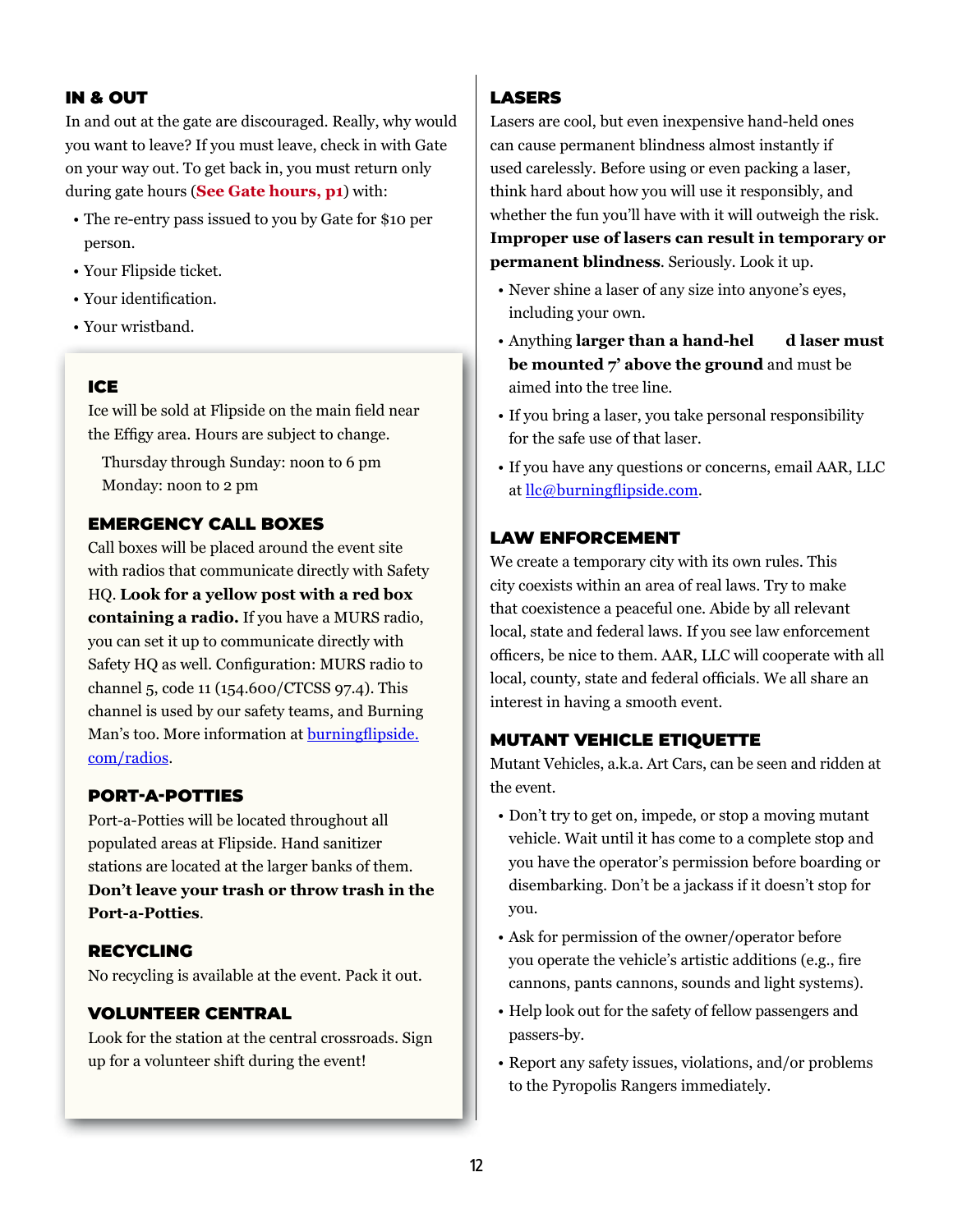#### **Art Car Owner/Drivers:**

- Register and be inspected at DMV; have tags handy.
- Observe speed limit of 5 mph or slower.
- Yield to everyone and observe traffic rules.
- Follow instructions from Rangers and event coordinators.
- **Be completely sober**.
- Have gelled headlights if driving at night.
- Submit to on-site safety inspection/interrogation.
- Improper use of a mutant vehicle can result in the revocation of your DMV license.

#### PERSONAL BOUNDARIES

Self-expression and cooperation require a social contract to make our event a place for everyone to play.

- Respect the personal boundaries and the moment. Comfort levels vary at different times and with different people.
- Before you assume someone wants your physical attentions, ask. Being direct is not a buzz-kill obligation—it is expected protocol. **No means no. Only yes means yes.**
- After someone has said no, cajoling, pleading, or any form of **emotional blackmail is unacceptable**.
- Respecting personal boundaries includes taking pictures or video, as well as physical and verbal interaction.

Take responsibility for your own boundaries.

- **You must be able to say no**.
- Be sober enough to be in control, or make arrangements to have a "designated driver."
- How you feel is not magically telegraphed to others. You are in charge of your boundaries.
- You can always ask for help. Talk to those around you (or a Ranger) if someone is making you uncomfortable.

#### PHOTOGRAPHY, VIDEO & AUDIO RECORDING

Burning Flipside is a private event. Redistribution or public display of images, including internet-based media, requires the explicit consent of all subject parties.

• **Ask first** before you shoot or record! Many people

are sensitive to photos taken or recordings made at the event. The right not to be photographed (or recorded in other ways) supersedes the right to take a photograph. Ask permission.

- Images may only be taken for personal use and may not be used professionally or for any commercial purpose without prior written approval by AAR, LLC.
- Photography, videography, and audio recording for personal use is allowed. You must sign a Commercial Media Agreement which states in part that the media will not be used commercially unless otherwise approved by AAR, LLC (**See Media Depictions, p6**).
- All dedicated video cameras must be registered at Gate or the Ranger Station.
- See Social Media below if you are considering posting photos on a website.

#### SAFETY MARKERS

Any intentional removal, destruction, or alteration of the safety lighting, event signs, or caution tape is grounds for removal from the event.

#### SOCIAL MEDIA

Posting photos to social media sites removes your control of the photos and of the ask-first arrangement made with other participants. Your friend said "yes" to your snapshot, not to your publishing that photo into the InterCyberGooglyTweets. These sites can retain photos even after you delete them. Think twice.

#### **TRESPASSING**

Don't cross the boundaries of the event, including fences, tape, and other posted boundaries. The property lines may be in unexpected places. If you see a sign, respect it. Trespassing on private property is illegal, dangerous, and may get you ejected from the event.

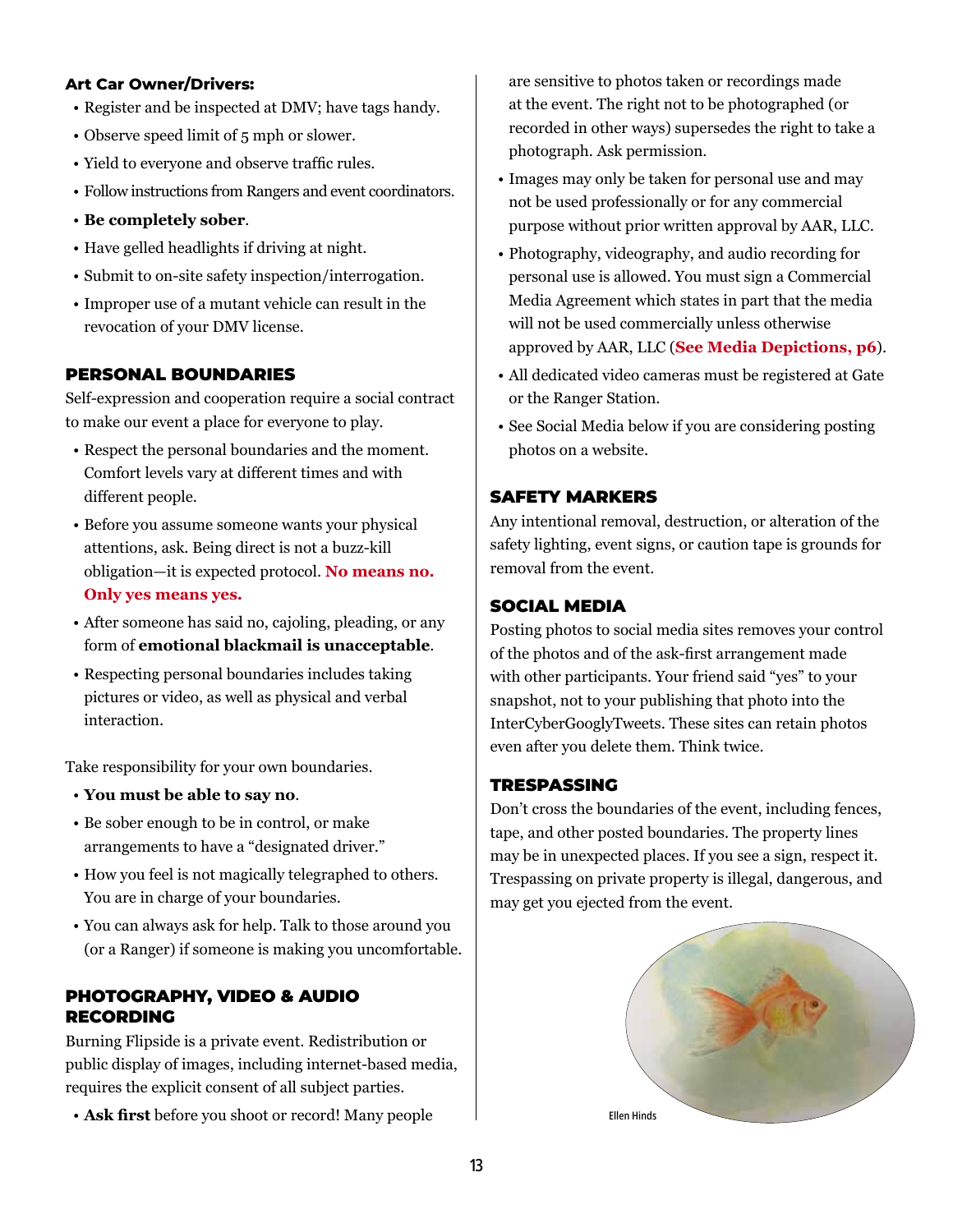### <span id="page-13-0"></span>VANDALISM & ART DEFACEMENT

Defacing art or any other property, including the land and its trees, is **not an acceptable exercise of selfexpression**. Anyone caught defacing any artist's work or private property without that artist's express permission will be subject to both ejection from Flipside and any

potential legal charges that the artist may wish to file, with the full support of AAR, LLC.

#### WRISTBANDS

Everyone is required to wear a wristband. Anyone found without a wristband may be ejected. Replacements can be acquired at Gate (you will need your ticket and ID).

# LOOK OUT!

*Have Fun, Don't Die*

### FLORA & FAUNA

There are plenty of nasty critters all over Texas. This is not a definitive guide. Keep an eye out for these:

- **Fire ants** are mean. Put signage around ant beds so people know to avoid them, and cinnamon around your tent to keep them out of your stuff.
- **Mosquitoes** are omnipresent
- **Pecan trees** on the land are beautiful, sacred, fragile, and part of a working agricultural orchard. Do not paint, mark, cut, trim, drill, spike or hang things from a tree for any reason. Doing so will be considered vandalism of private property, and we want to be invited back. Some art may be allowed to hang from trees, but only with advance approval. Contact the art lead at **[art@burningflipside.com](mailto:art%40burningflipside.com?subject=)**.
- **Poison ivy** is abundant. Find out what it looks like before you arrive. If you think you have been exposed:
	- Wash with grease-cutting dish soap and warm water.
	- Put gloves on and wipe everything with rubbing alcohol.
	- Pack Ivy-block, Zanfel, Ivy Cleanse Towelettes and/ or Tecnu Extreme Poison Ivy Scrub just in case.
- **Scorpions** like to hide under things (like tents) and in things (like shoes). If you are stung and experience unusual symptoms (shortness of breath, dizziness, vomiting), contact the Pyropolis Emergency Team (PETs) immediately.
- **Snakes** in the area are mostly not harmful, but go with the plan of mutual avoidance for safety. If you hear a rattle, stop and move slowly away from the sound. The **river may contain water moccasins**.

# HYDRATION

Drink water, lots of it. Dehydration is a very serious risk due to Texas summer heat. Beer dehydrates you, it is not water. Water is not sold at the event (except in the form of ice), so bring all the water you will need. We strongly recommend a **minimum of 3 gallons per day**. Keep an eye out for these signs of dehydration in yourself and help fellow participants be aware:

- Feeling uncharacteristically cranky.
- Sudden weight loss.
- Increasing thirst and dry mouth.
- Weakness or lightheadedness (particularly if worse on standing).
- Darkening of the urine or a decrease in urination (drink enough water to "piss clear").

# THE RIVER

The San Gabriel River runs through the land and is a great place to cool off. It is public and is **not a private swimming hole**. While water traffic in the area is unlikely, it is possible. Media, law enforcement, and others may be using this public waterway. Consider the water like a public road. Please respect all local, state, and Federal laws, and the sensibilities of our neighbors.

- Swim at your own risk. **No lifeguards on duty. Do not swim alone**.
- Be alert to weather conditions. Check first for signage before entering the water. If there is rain in the area, water can rise rapidly—we are downstream of a dam. In case of storms, get out of the water.